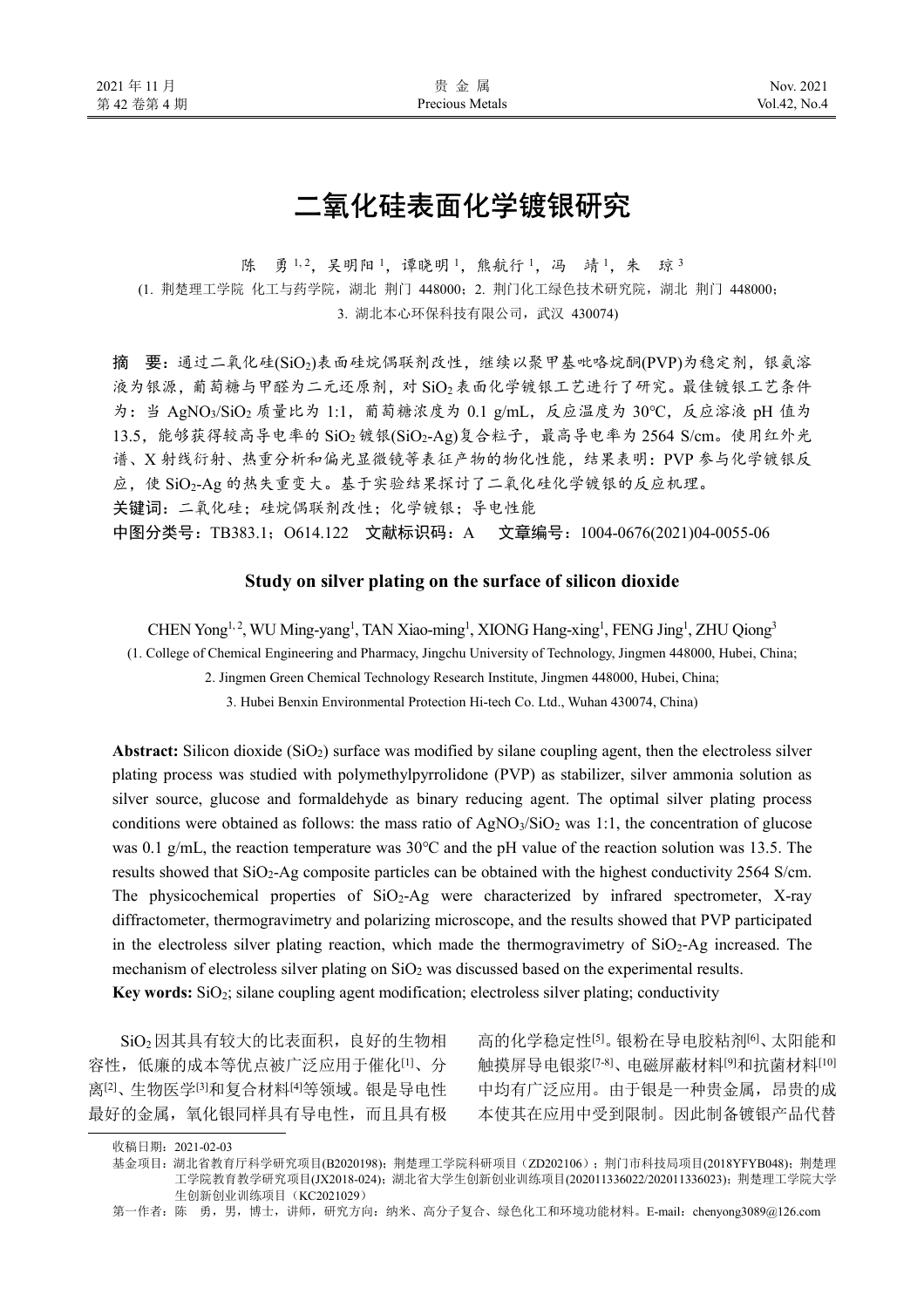纯银产品是一种性价比较高的方法,同时由于镀银 产品的复合材料特性使其具备纯银未具有的性能。 SiO2化学镀银的方法较多,有机械化学改性[11]、化 学气相沉积[12]、沉淀法[13]、表面种子法[14]、层层自 组装法<sup>[15]</sup>等。这些方法制备的 SiO<sub>2</sub> 导电填料一般都 存在银壳层包覆不均匀, Ag 与 SiO<sub>2</sub> 结合力差, 电 性能不佳等问题。通过还原剂化学镀银是一种比较 简单可靠的镀银方法。

本课题组此前使用分散聚合法制备聚甲基丙烯 酸甲酯微球,在其表面覆银得到PMMA-Ag微球[16]。 本文采用两步法,先在 SiO<sub>2</sub> 表面接枝巯基丙基三甲 氧基硅烷偶联剂,然后对改性后的 SiO<sub>2</sub> 进行表面化 学镀银,以提高 SiO<sub>2</sub>复合粒子的导电性能。通过红 外光谱, X 射线衍射, 热失重仪和偏光显微镜测试 SiO<sub>2</sub> 镀银的物化性能,探讨 SiO<sub>2</sub> 镀银的机理。

# **1** 实验部分

# **1.1** 试剂及仪器

SiO<sub>2</sub> (平均粒径 100 μm), 广州亿峰化工科技有 限公司; 巯基丙基三甲氧基硅烷, 分析纯, 武汉克 米克生物医药技术有限公司;硝酸银(AgNO<sub>3</sub>)、聚乙 烯吡咯烷酮(PVP,K-30)、氨水(25%)、葡萄糖、甲 醛、氢氧化钠和无水乙醇等均为市售分析纯试剂。

四探针电阻率测试仪(RTS-8),广州四探针科技 公司;X 射线衍射仪(X'Pert PRO),荷兰 PANalytical 公司;红外光谱仪(Nicolet iS50 型), 美国赛默飞世 尔科技公司;热失重仪(TGA-2),瑞士梅特勒-托利 多公司。

#### **1.2** 样品的制备

1.2.1 SiO<sub>2</sub>表面巯基化改性(SiO<sub>2</sub>-MS)

称取  $2.0 \text{ g SiO}_2$ ,放入单口烧瓶中,然后加入 60.0 g 巯基丙基三甲氧基硅烷-乙醇溶液(巯基丙基 三甲氧基硅烷与乙醇质量比为 1:30), 在 70℃水浴 中回流搅拌 4 h。样品冷却后经过过滤,用乙醇清洗 3 次之后, 在真空烘箱中, 60℃干燥 24 h 备用。 1.2.2 SiO<sub>2</sub>表面包银(SiO<sub>2</sub>-Ag)

称取 2.0 g SiO2-MS 于 500 mL 的三口烧瓶中, 加入 60.0 g PVP-乙醇溶液(PVP 与乙醇质量比为 1:30), 超声分散均匀。配制银氨溶液(40 mL, AgNO<sub>3</sub> 溶液+一定体积氨水),加入到三口烧瓶中,用 0.1 mol/L NaOH 溶液将反应体系的 pH 值调节到 13.5。 然后将反应体系移至水浴锅中加热,控制反应体系 温度为 30℃,调节转速为 400 r/min。再向恒压漏斗

中加入葡萄糖溶液,调节滴速控制在 1.5 秒一滴, 使其缓慢进行还原反应。待葡萄糖溶液(一定体积) 全部滴加完毕后,继续滴加甲醛溶液(一定体积)。甲 醛溶液滴加完毕后,停止反应,离心分离。样品用 蒸馏水洗涤 3 次,将得到的样品置于真空干燥箱中,  $60$  ℃干燥 24 h, 得到 SiO<sub>2</sub> 镀银复合粒子。

#### **1.3** 表征测试

称取约 100 mg 样品,在压片机上压制(10 MPa, 5 min)成直径为 10 mm 的薄片, 用四探针电阻率测 试仪测试样品导电率。将产物分散在乙醇溶液中, 取少量溶液滴在载玻片表面,待自然挥发干后,使 用偏光显微镜观察样品形貌。用溴化钾压片法在红 外光谱仪上测试样品红外光谱图。将样品直接压片, 用 XRD 测试产物的 XRD 图谱(测试过程选用 Cu 靶 的 K<sub>a</sub> 射线, 工作电压 40 kV, 工作电流 40 mA, 扫 描角度(2*θ*)范围 10°~90°,步长 0.017°/s)。称取约 10 mg 样品,在氮气保护下,用热失重仪测试样品的耐 热性能,测试温度范围 30℃~500℃,升温速率为  $10^{\circ}$ C/min。

# **2** 结果与讨论

### **2.1** 样品制备的影响因素

2.1.1 AgNO<sub>3</sub> 用量对 SiO<sub>2</sub> 表面化学镀银的影响

图 1 为 AgNO<sub>3</sub> 用量对 SiO<sub>2</sub> 镀银导电性能的影 响。当 AgNO<sub>3</sub>/SiO<sub>2</sub> 的质量比小于 1.0 时, 随着 AgNO3 用量增加, SiO2-Ag 导电率增加, 这是因为 SiO<sub>2</sub>表面银的厚度增加。继续增加 AgNO<sub>3</sub>用量时, SiO2-Ag 导电率下降,由于过量的银离子使其发生 自相成核形成纳米银原子,从而降低了 SiO2-Ag 的 导电率,所以 AgNO<sub>3</sub>/SiO<sub>2</sub> 最佳质量比为 1.0。

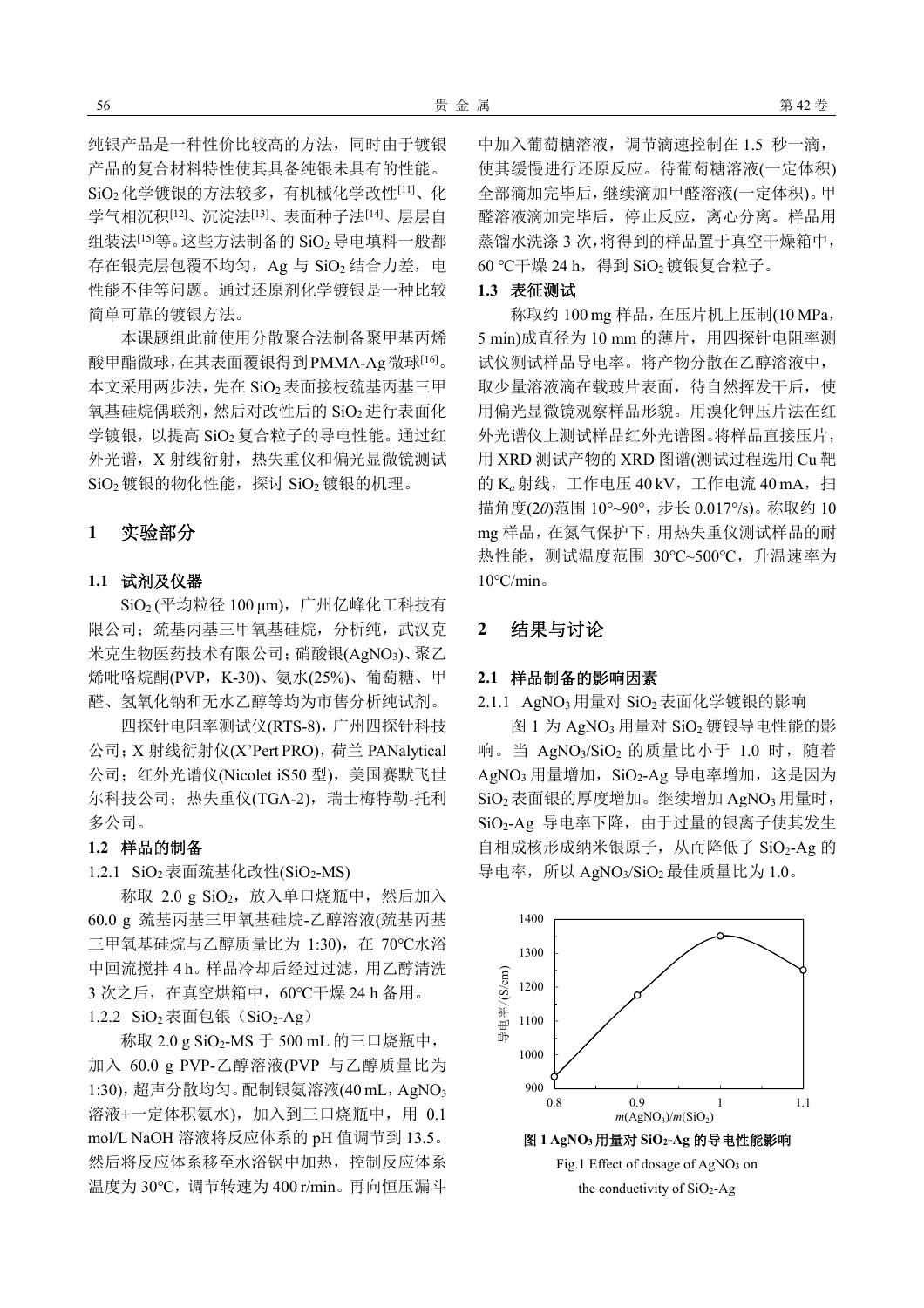2.1.2 葡萄糖浓度对 SiO<sub>2</sub>表面化学镀银的影响

图 2 为葡萄糖浓度对 SiO2-Ag 导电性能影响。 当葡萄糖浓度小于 0.10 g/mL 时,随着葡萄糖浓度 的增加,  $\text{SiO}_2$ -Ag 导电率增加, 这是因为  $\text{SiO}_2$ 表面 生成了较多的银层,继续增加葡萄糖浓度, SiO2-Ag 导电率下降,由于高浓度的葡萄糖使得反应速度过 快,银离子来不及在 SiO<sub>2</sub>表面成核反应而自相成核 形成纳米银原子,所以降低了导电率。葡萄糖最佳 浓度为 0.10 g/mL。



2.1.3 反应温度对 SiO<sub>2</sub> 表面化学镀银的影响

图 3 为反应温度对 SiO<sub>2</sub> 镀银的影响。当温度低 于 30℃时,随着温度升高,产物导电率增加,这是 因为较低的温度使银离子还原速度较低,升高温度 可以增加反应速度, SiO<sub>2</sub>表面还原的银逐渐增多。 30℃之后,当继续增加温度,导电率下降,这是因 为反应温度过高,银离子都在溶液中快速反应自相 成核形成纳米银原子,而包覆到 SiO2 表面的银较 少。所以最佳反应温度为 30℃。



2.1.4 溶液 pH 值对  $SiO<sub>2</sub> 表面化学镀银的影响$ 

图 4 为溶液 pH 值对镀银的影响。银氨溶液为 强碱性, 当溶液中 pH 小于 12.9 时, 由于溶解的银 离子较小,所以在 SiO<sub>2</sub>表面还原成银层较薄较少,  $SiO<sub>2</sub>$ -Ag 导电率较小,  $SiO<sub>2</sub>$  包银的导电率为 1449 S/cm,随着 pH 值升高,溶解在溶液中的银离子增 加, SiO<sub>2</sub>-Ag 导电率升高, 当 pH 为 13.5 时, 导电 率最高为 2000 S/cm, 进一步升高 pH 时, 过量的银 离子快速反应容易自相成核形成纳米银原子,使得 SiO<sub>2</sub>-Ag 导电率下降, 所以溶液最佳 pH 为 13.5。



Fig.4 Effect of pH value of reaction solution on the conductivity of SiO2-Ag

#### **2.2** 样品表征

2.2.1 红外光谱

图 5 为样品的红外光谱图。由 SiO2 的红外光谱 曲线可知, 在 3438 cm<sup>-1</sup> 处的宽峰是 SiO<sub>2</sub> 表面的结 构水-OH 反对称伸缩振动峰, 827 cm<sup>-1</sup> 处的尖峰属 于 Si-OH 的弯曲振动吸收峰。SiO2 通过硅烷偶联剂 表面处理, SiO<sub>2</sub> 表面的化学成分发生了变化。为了

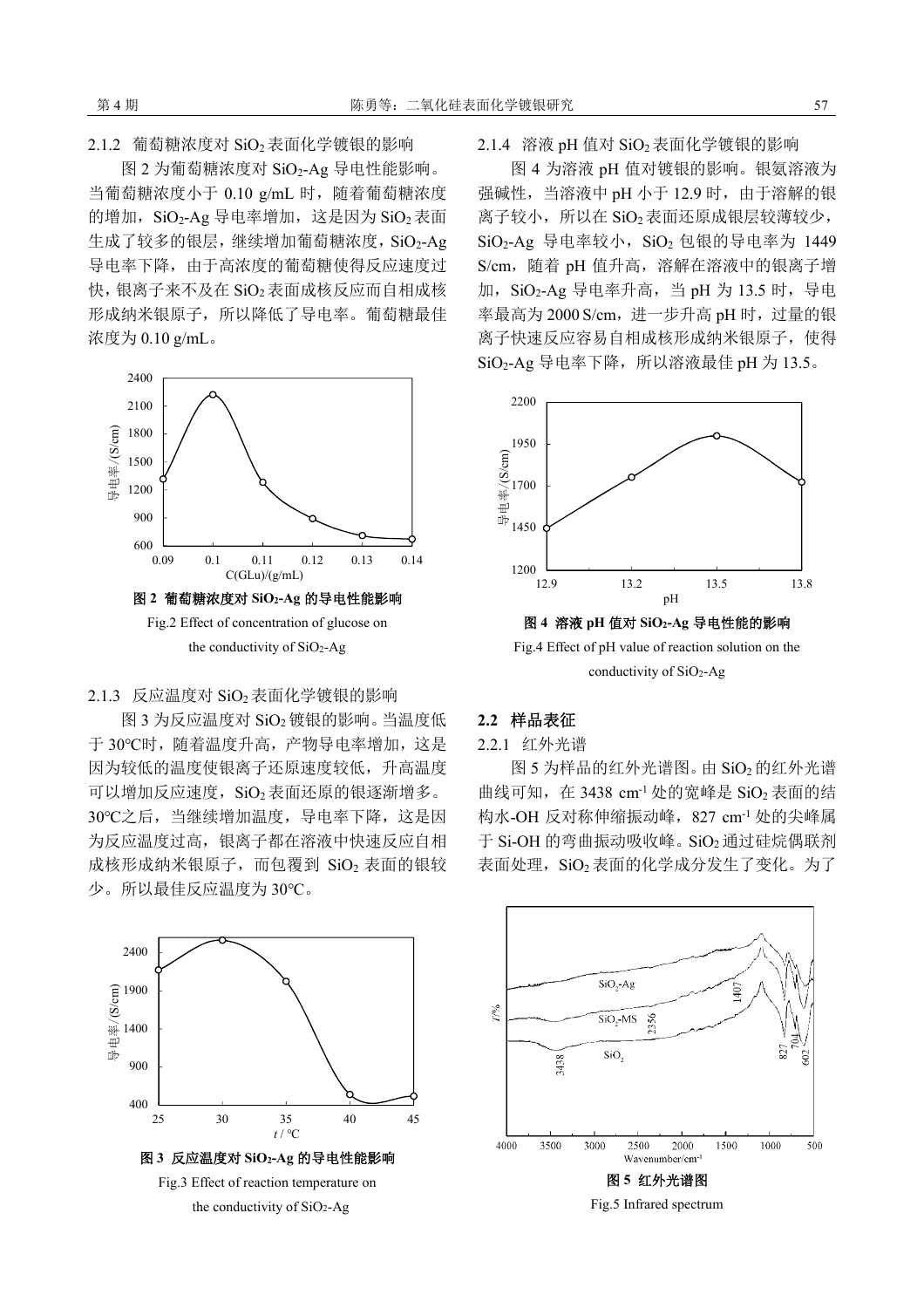确定偶联剂分子是否与 SiO2 表面作用形成新的化 学键,同时通过包银之后,某些化学键被单质银包 覆。SiO<sub>2</sub>-MS 红外光谱如图 5 所示, 在 3438 cm<sup>-1</sup> 处 为 Si-OH 的吸收峰,由-OH 的伸缩振动引起。SiO<sub>2</sub>-MS 多了 2356 cm<sup>-1</sup> 和 1407 cm<sup>-1</sup> 两个峰, 为-SH 和-C-SH 的伸缩振动峰,同时 3438 cm<sup>-1</sup> 宽峰变弱, 是 由于 R-Si-SH 接到 SiO<sub>2</sub> 的表面, 掩盖了-OH 的伸缩 振动峰。SiO2-Ag 的红外光谱中 3438 cm<sup>-1</sup> 宽峰消失,  $827 \text{ cm}^{-1}$ 峰变弱,证明银覆盖在 SiO<sub>2</sub>的表面。 2.2.2 X 射线衍射

图 6 为样品的 X 射线衍射图。 SiO<sub>2</sub> 为一种片形 晶体结构,X 射线衍射测试出现了 4 个衍射峰 (21.0°、36.7°、50.3°、68.4°),与偏光显微镜测试的 片形结构相对应。SiO2-Ag 总共出现 5 个衍射峰 (38.2°、44.3°、64.5°、77.4°和 81.6°),与标准晶态银 卡片(JCPDS File04-0783)的(111)、(200)、(220)、(311) 和(222)的峰是一致的,可确定 SiO<sub>2</sub> 表面的银呈面心 立方晶体结构。XRD 图谱中未出现其它杂质的衍射 峰, 尤其是未检出 Ag2O 衍射峰, 表明无其他可检 出物相存在。

### 2.2.3 热失重分析

图 7 为样品在氮气气氛的热失重曲线。SiO<sub>2</sub> 从 室温升温到 500℃, 残留重量为 99.35%, 当用偶联 剂改性 SiO<sub>2</sub> 生成 SiO<sub>2</sub>-MS, 从室温加热到 500℃, 残留总量为 98.35%, 这是由于包覆在 SiO<sub>2</sub> 表面的 偶联剂为有机物,高温下容易分解。SiO2-Ag 的热 失重曲线可知,在 500℃残留的质量为 90.66%,这 是由于在银离子化学反应还原到 SiO2 表面时, PVP 作为稳定剂参与了化学反应,由于 PVP 是一种高分 子,同时跟银一起沉积在 SiO<sub>2</sub> 表面, 所以造成高温 加热  $SiO_2$ -Ag 时, 质量损失较大。





2.2.4 偏光显微镜测试 图 8 为 SiO<sub>2</sub> 和 Ag-SiO<sub>2</sub> 样品的偏光显微镜图。



图 **8** 偏光显微镜图 Fig.8 Polarizing microscope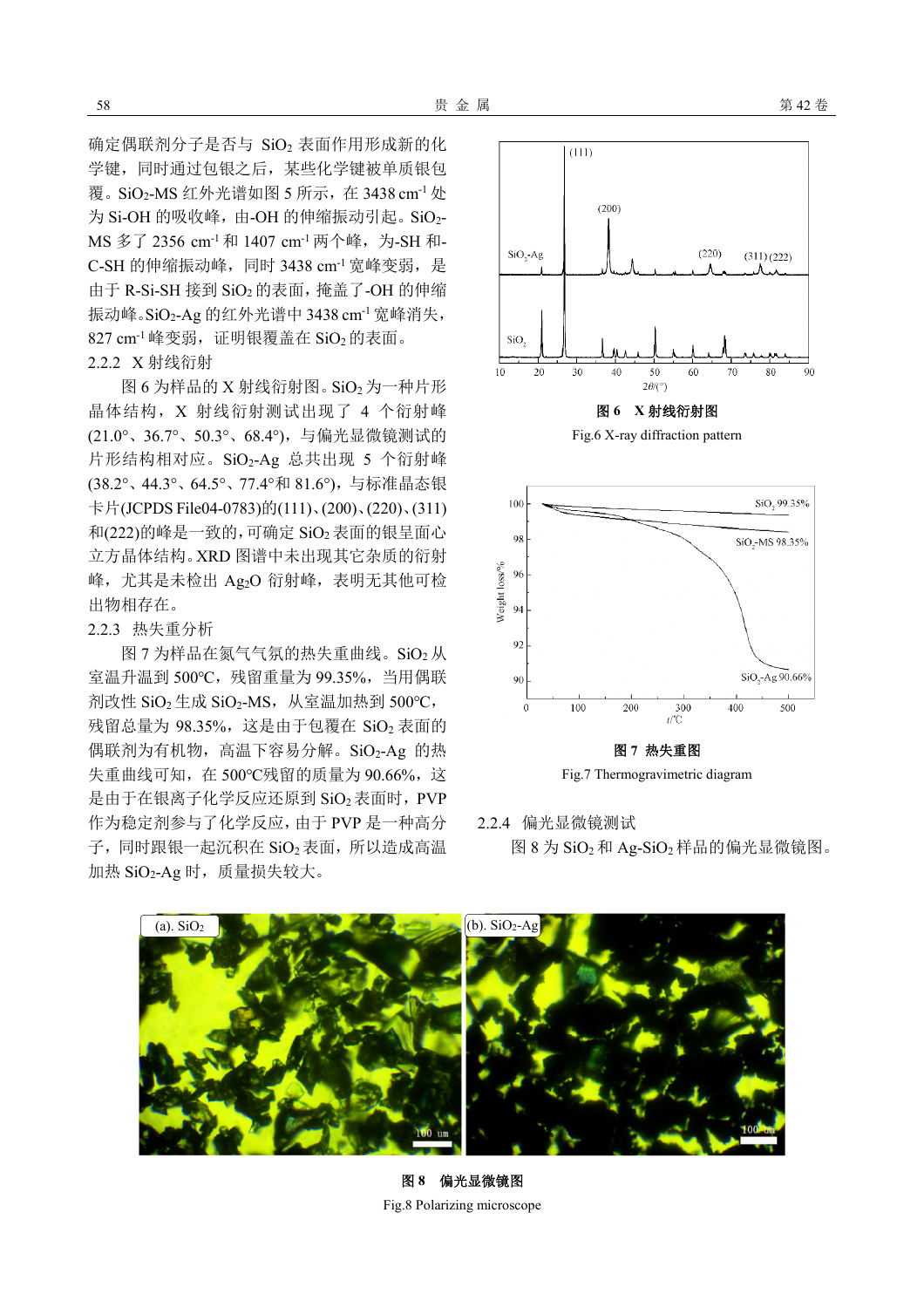图 8(a)说明 SiO<sub>2</sub> 是一种半透明的片状固体, 直 径约为 100 μm 左右。图 8(b)表明 SiO2-Ag 片的直径 大于 100 μm, 颜色为黑色, 由于银层较厚, 表现为 一种不透明的晶体。SiO2-Ag 体系中看不到微小的 颗粒,说明银发生的自相成核形成的单质银较少, 证明了银氨溶液中的银被还原到 SiO2 表面。

**2.3** 二氧化硅表面化学镀银反应机理探讨 图 9 为 SiO<sup>2</sup> 表面化学镀银反应机理图。



#### 图 **9 SiO2-Ag** 反应机理图

Fig 9. The reaction mechanism of  $SiO<sub>2</sub>$ -Ag

图 9 中, SiO<sub>2</sub> 表面为无机的界面, 与银原子的 吸附较小,如果不使用偶联剂表面包覆改性, SiO2 表面直接进行镀银时, SiO2-Ag 的导电率只有 253 S/cm。使用巯基硅烷偶联剂改性时,首先硅烷偶联 剂与 SiO<sub>2</sub> 表面上的羟基反应,形成-SH 共价键。同 时, 巯基硅烷分子的硅醇互相反应形成低聚物网状 结构的膜,覆盖在 SiO<sup>2</sup> 表面,使无机颗粒表面有机 化。在 PVP 高分子稳定剂作用下,以银氨溶液为银 源,银离子与 SiO<sub>2</sub>表面的-SH键合,继续与葡萄糖 和甲醛二元还原剂进行化学反应, 在 SiO<sub>2</sub>表面化学 镀银,形成核壳粒子,提高了 SiO2的导电性能。

# **3** 结论

1) 制备条件实验表明,SiO2经过巯基偶联剂改 性后, 以银氨溶液作为银源, PVP 作为稳定剂, 葡 萄糖和甲醛作为二元还原剂进行化学镀银反应,当 AgNO<sub>3</sub>/ SiO<sub>2</sub> 质量比为 1:1, 葡萄糖浓度为 0.1 g/mL, 反应温度为 30℃, 溶液 pH 值为 13.5, SiO2-Ag 的 最高导电率为 2564 S/cm。

2) 对样品的分析表征表明,通过 FTIR,XRD, TGA 和偏光显微镜测试样品物化性能,证明了 SiO<sup>2</sup> 表面发生了化学镀银反应。该 SiO2-Ag 具有制备简 单、成本低、导电率高等优点,有望在光学、电学、 抗菌和电磁屏蔽等诸多领域都有潜在应用前景。

3) 机理探讨认为,巯基偶联剂首先与银离子结 合,PVP 作为稳定剂防止还原反应自相成核聚集, 使用葡萄糖和甲醛二元还原剂,能够控制反应速度 和提高还原反应的转化率,提高 SiO2-Ag 导电性能。

# 参考文献:

- [1] ARIMIK B, GHAFFARI B, VALI H. Synergistic catalysis within core-shell Fe3O4@SiO2 functionalized with triethylene glycol (TEG)-imidazolium ionic liquid and tetramethylpiperidine N-oxyl (TEMPO) boosting selective aerobic oxidation of alcohols [J]. Journal of Colloid and Interface Science, 2020, 589: 474-485.
- [2] QIAN H, LI W Y, WANG X, et al. Simultaneous growth of graphene/mesoporous silica composites using liquid precursor for HPLC separations [J]. Applied Surface Science, 2020, 537: 148101.
- [3] DULSKI M, GAWECKI R, SUOWICZ S, et al. Key properties of a bioactive Ag-SiO<sub>2</sub> /TiO<sub>2</sub> coating on NiTi shape memory alloy as necessary at the development of a new class of biomedical materials [J]. International Journal of Molecular Sciences, 2021, 22(2): 507: 2-17.
- [4] CHEN L P, REN Z Y, LIU X M, et al. Infrared-visible compatible stealth based on  $AI-SiO<sub>2</sub>$  nanoparticle composite film [J]. Optics Communications, 2020, 482: 126608.
- [5] WANG X, GUO J, HU L. Preparation and application of gallium-based conductive materials in the very recent years [J]. Science China Technological Sciences, 2020, 64(4): 681-695.
- [6] CHOI H W, SEONG D G, PARK J S. Conductive adhesive electrode exhibiting superior mechanical and electrical properties for attachable electrochromic devices [J]. Organic Electronics, 2020, 87: 1-7.